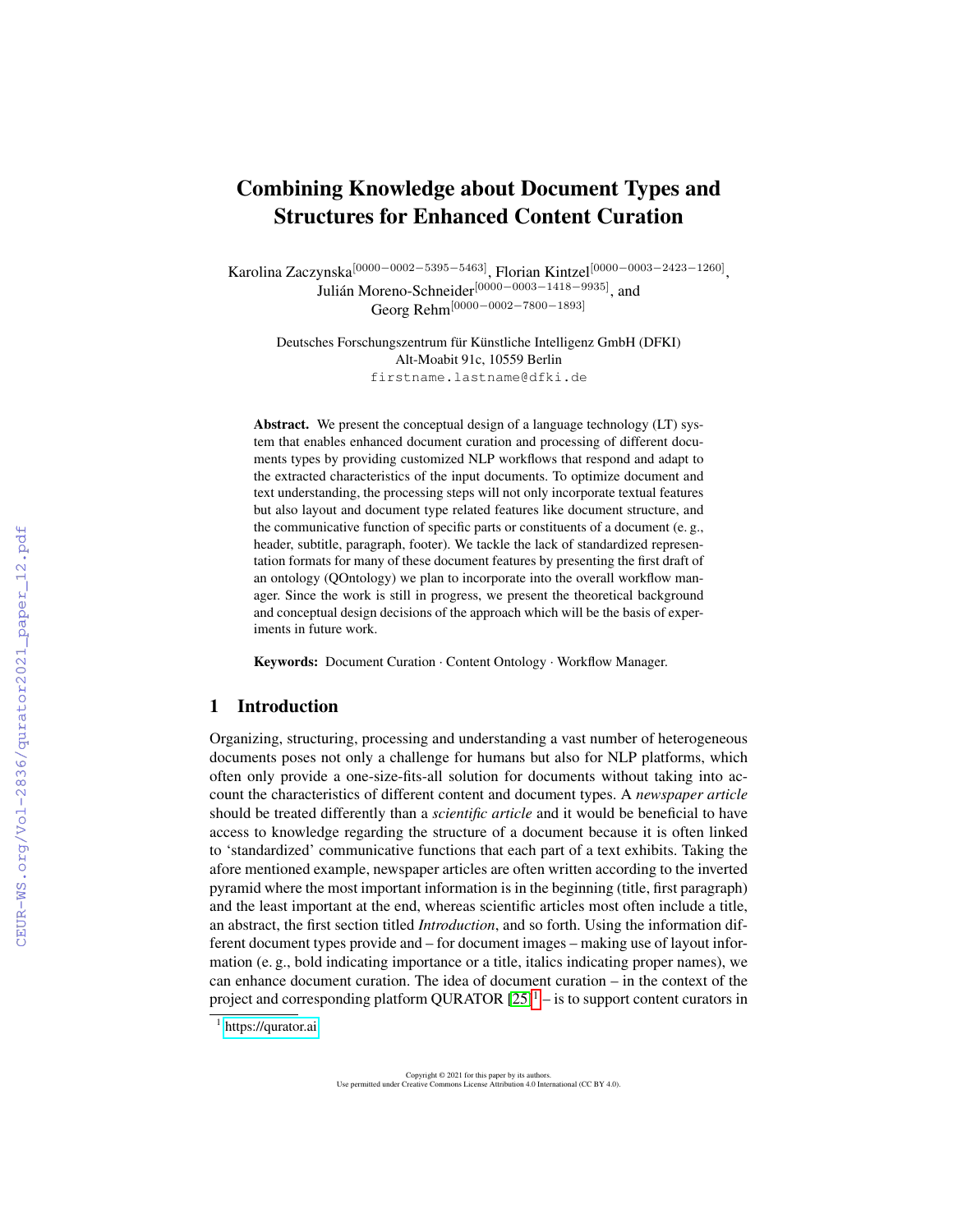their professional activities, e. g., by classifying and structuring documents, by simplifying processes and workflows or by recommending important content. Text processing in this procedure can be improved utilizing customized language models trained on the respective domain of the document (e. g., journalism vs. science). A summarization service [\[2\]](#page-8-0) could focus on the text areas that by default contain the most important content. This paper presents an approach for adaptive document processing taking into account the type, domain, and also layout features of a document, which could lead to a major improvement over the typical "one size fits all" approach typically used for document processing. The approach enables intelligent content processing with customized and customizable workflows that respond and adapt to the characteristics of the input [\[16\]](#page-9-0).

The terms *text type* and *text genre* are used differently in different linguistic articles [\[10\]](#page-9-1). Biber, e. g., characterises genres in terms of the author's or speaker's communicative purpose, while text types classify texts on the basis of text-internal criteria [\[5\]](#page-9-2). We decided to use a pragmatically motivated term for this paper, *document type*, which we define as a group of documents with similar standardized textual and layout features, which we can utilize to optimize NLP workflows. The subject field, or *domain*, of a text is a specific area or use of language such as legal, journalism, or science.

To have a machine-readable vocabulary for all the necessary document characteristics we want to extract, we designed a specific ontology, QOntology, which is used to provide a structured vocabulary for indexing and workflow control. We present the first draft of the ontology in which we make use of existing ontologies we deem useful for our approach and describe how we adjusted them to the requirements of our system. The main goal of the ontology is to be able to describe documents so precisely in a semantic way that the curation technologies that process them can adapt their behavior based on its features. Our approach is developed in the context of the QURATOR project [\[25\]](#page-10-0), a technology transfer project funded by the German federal ministry of education and research in which a consortium of research institutes and industry partners collaborate to develop a platform for the curation of digital information.

The remainder of this paper is structured as follows: Section [2](#page-1-0) presents related work in the field. Section [3](#page-2-0) describes the ontology in detail and its planned usage with the workflow manager. Section [4](#page-5-0) summarizes our vision of an intelligent workflow manager which makes use of the ontology and describes an example workflow for a document. Finally, Section [5](#page-8-1) concludes the paper.

# <span id="page-1-0"></span>2 Related Work

The idea of being able to adjust the parsing and further processing of documents according to document characteristics is not new. Elaborating approaches for document understanding was a goal in the 1980s, abandoned in the mid 1990s and now reappearing. The MUC (Message Understanding Conference) [\[8\]](#page-9-3) competitions in the 1990s with tasks on information extraction and (since the sixth conference in 1995 [\[29\]](#page-11-0)) named entity recognition mainly focused on narrow sub-domains. One interesting attempt tackling this task was the MUSE project for cross-domain named entity recognition aiming to identify the parameters relevant for the processing across different document formats and domains [\[15\]](#page-9-4).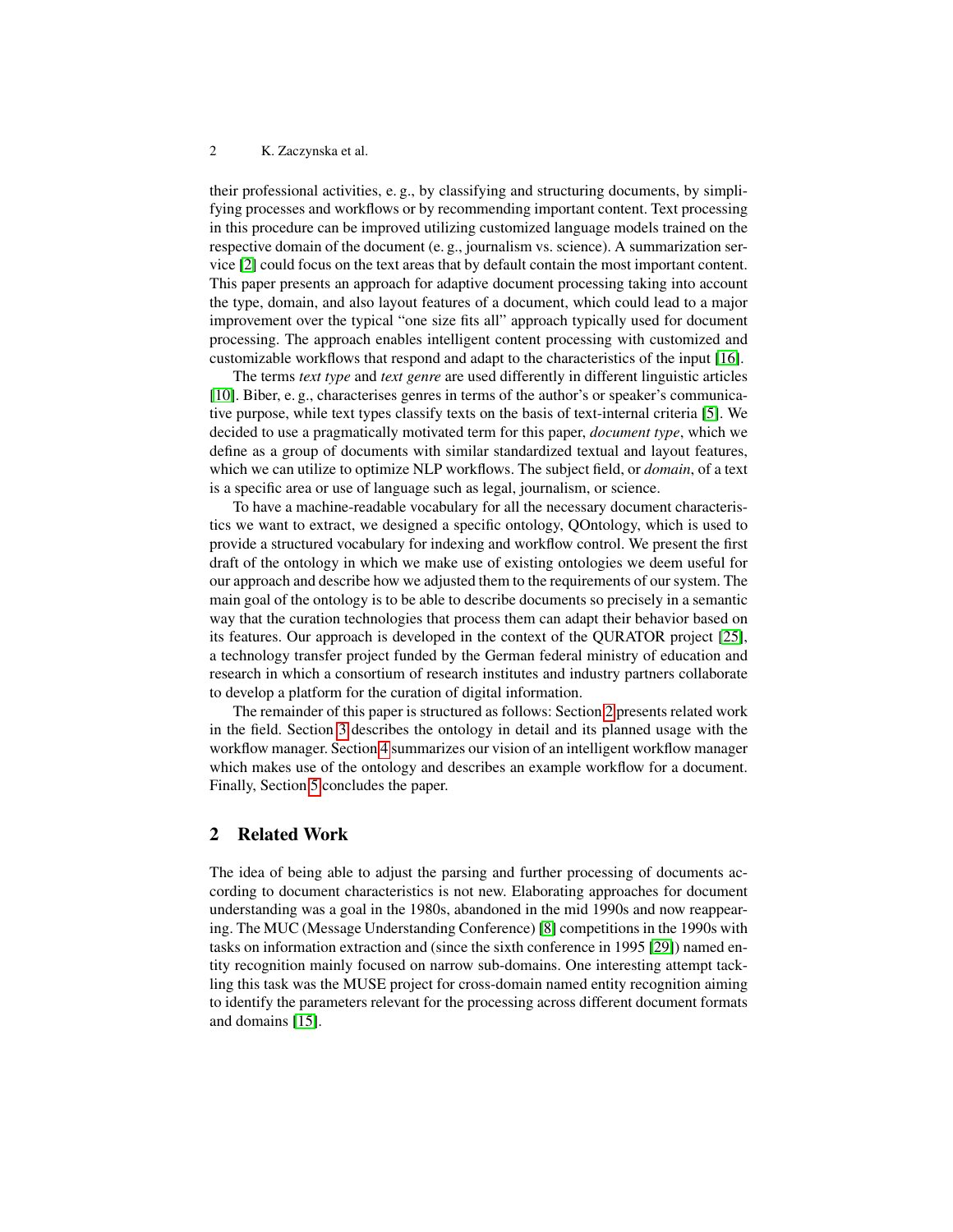Various types of NLP platforms are specialized in a specific domain or document type or focus on task-specific processing. The language technology platform *Common Round* is focusing on semantic enrichment and argument mining on large-scale web debates [\[30\]](#page-11-1). *Canary* is an NLP platform for repositories of unstructured clinical data [\[14\]](#page-9-5). Another example is OCR-D, a project initially concentrating on the transformation of German prints from the  $16<sup>th</sup>$  until the  $19<sup>th</sup>$  century into digital texts. The project now also provides user-specific modular tools and a workflow manager for the digitization of various document types [\[18\]](#page-10-1). While OCR-D provides rudimentary workflows and approaches for automatic document structure and text recognition, we additionally aim to analyze and classify incoming documents regarding their textual and structural characteristics and, based on those results, to initiate adjusted workflows.

We recently observed an increasing number of approaches that emphasize the importance of layout features and their semantic meaning in combination with text features for improving document and text processing. The language model LayoutLM, for example, was trained jointly with text and layout information across scans of documents and reveals good results after fine-tuning for different tasks, such as form understanding, receipt understanding, and document image classification [\[28\]](#page-11-2). We make use of the latter in our system for a service that can classify different document types.

Those language models are often based on datasets with annotated layout information including semantic information (such as title, paragraph, footnote, etc.) for some highly standardized text types, like scientific papers. For the creation of these datasets weak supervision is often used based on the fact that scientific publishing platforms often provide metadata with semantic layout annotations (in XML or LaTeX format) as well as the corresponding document images as PDF with compiled layout features [\[11,](#page-9-6)[32\]](#page-11-3). In future work, we want to use these datasets to train models for text structure recognition and include the corresponding text regions in our ontology. The PRIMA Research Lab provides the PAGE (Page Analysis and Ground-Truth Elements) annotation scheme which also includes layout information, but the schema is focusing on fine-grained annotation to support individual stages within an entire sequence of document image analysis methods (from document image enhancement to layout analysis to OCR) and their evaluation [\[20\]](#page-10-2). Therefore, we decided to use a new annotation scheme based on the ontology we designed for the needs of our workflow manager.

# <span id="page-2-0"></span>3 QOntology: An Ontology and Classes for Document Curation

In this section, we describe the classes and sketch the usage of the *QOntology*. Our main motivation for developing a new ontology, considering all the available options, was to address the lack of semantic representation for several document features that we consider relevant for the document curation processes in the project QURATOR, such as the domain, document type and sections. The ontology is a machine-readable taxonomy that specifies different types of content, including specific metadata and characteristics. The extracted metadata enables us to initiate document processing depending on the features and types or classes of incoming documents, which means subsequently to channel incoming content into content-type-specific processing workflows (see Sec-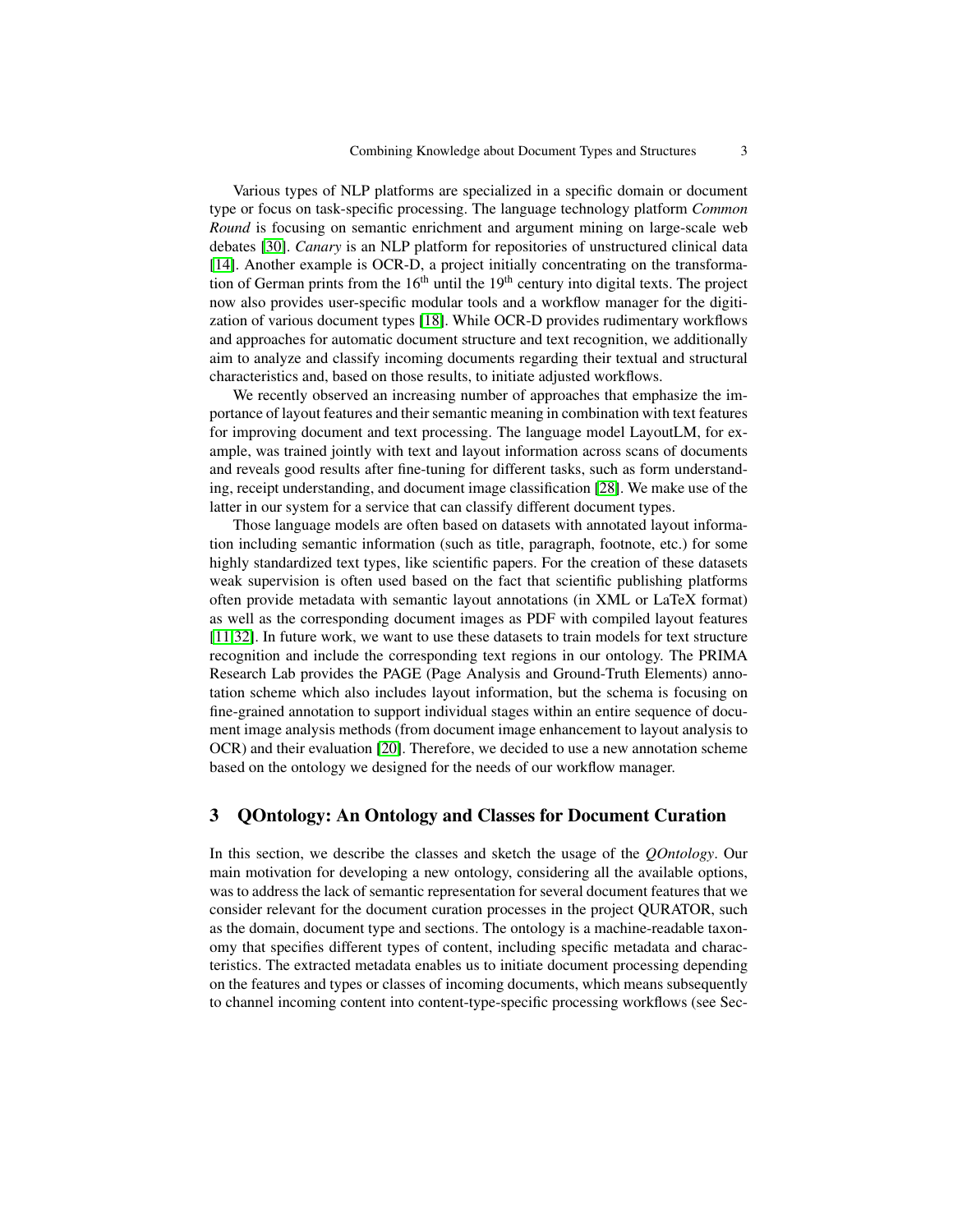tion [4\)](#page-5-0). While designing the ontology, for which we used Protégé<sup>[2](#page-3-0)</sup>, we made use of relevant, existing ontologies, not only to avoid re-definition of entities but to make our ontology able to interact with other applications. The imported ontologies already come in OWL/RDF format<sup>[3](#page-3-1)</sup>, so that transformation processes were not necessary. Next, we describe the QOntology and the used ontologies and how we adapt them to our needs. We also give a short description of the planned usage of the ontology for our document curation platform, also see Section [4.3.](#page-6-0)

### <span id="page-3-6"></span>3.1 Description of Document Types and Components

To define workflows according to specific document features for each document type, we first need to define the different types of documents. Categorizing and cataloging textual entities is a task typically done by librarians, so we decided to build upon an ontology designed to define bibliographic records. FaBiO (Functional Requirements for Bibliographic Record<sup>[4](#page-3-2)</sup>, FRBR-aligned Bibliographic Ontology) is an ontology for representing and publishing bibliographic records of scholarly endeavors [\[19\]](#page-10-3). It focuses upon describing scholarly articles and text-based publications, such as *books*, *magazines*, and *newspapers* but also contains other text types like *Email*, Web Page, and *Dataset*. It includes classes and properties for collecting important metadata about the document, like the title-name, date, identifier and URL. FaBiO divides bibliographic records fourfold, as abstract entity (class *Work*), the realization mode of a work (*Expression*), the physical embodiment of a work (*Manifestation*), and as the medium of a single exemplar of the physical embodiment, which can be analog or digital (*Item*). Because of the large number of different types of documents it includes, we found FaBiO very useful as a fundamental set of labels and categories for our document type classes. In future work, we will reduce the classes depending on whether they express known layout and textual criteria that we can use for customising workflows and whether they are interesting for the user of the curation platform.

For the annotation of document sections, we adapted the Document Components Ontology (DoCO) which provides a structured vocabulary of document elements [\[6\]](#page-9-7). DoCO is a combination of several ontologies to describe (1) the structural patterns like text vs. non-text (based on the Patterns Ontology<sup>[5](#page-3-3)</sup>), and (2) classes for document sections according to their communicative function (Discourse Elements Ontology<sup>[6](#page-3-4)</sup>), while we are more interested in the latter<sup>[7](#page-3-5)</sup>. The communicative function of a *Title*, for example, is to attract the reader's attention and to transport the most important information, the *NavigationBar*, a section appearing in the document type *WebPage*, enables the user to navigate and offers an overview of the website's structure. Generally, DoCO focuses on the content of mainly scientific and other scholarly texts. Therefore, we extended QOntology with more section classes to enable annotations for other document

<span id="page-3-0"></span><sup>2</sup> <https://protege.stanford.edu>

<span id="page-3-1"></span><sup>3</sup> <https://www.w3.org/TR/owl-features/>

<span id="page-3-2"></span><sup>4</sup> <http://www.sparontologies.net/ontologies/frbr>

<span id="page-3-3"></span><sup>5</sup> <https://sparontologies.github.io/po/current/po.html>

<span id="page-3-4"></span><sup>6</sup> <https://sparontologies.github.io/deo/current/deo.html>

<span id="page-3-5"></span><sup>7</sup> The Pattern Ontology is based on the idea of classifying different types of XML tags in HTMLdocuments and has, therefore, a different scope, also see [\[22,](#page-10-4)[23,](#page-10-5)[24\]](#page-10-6).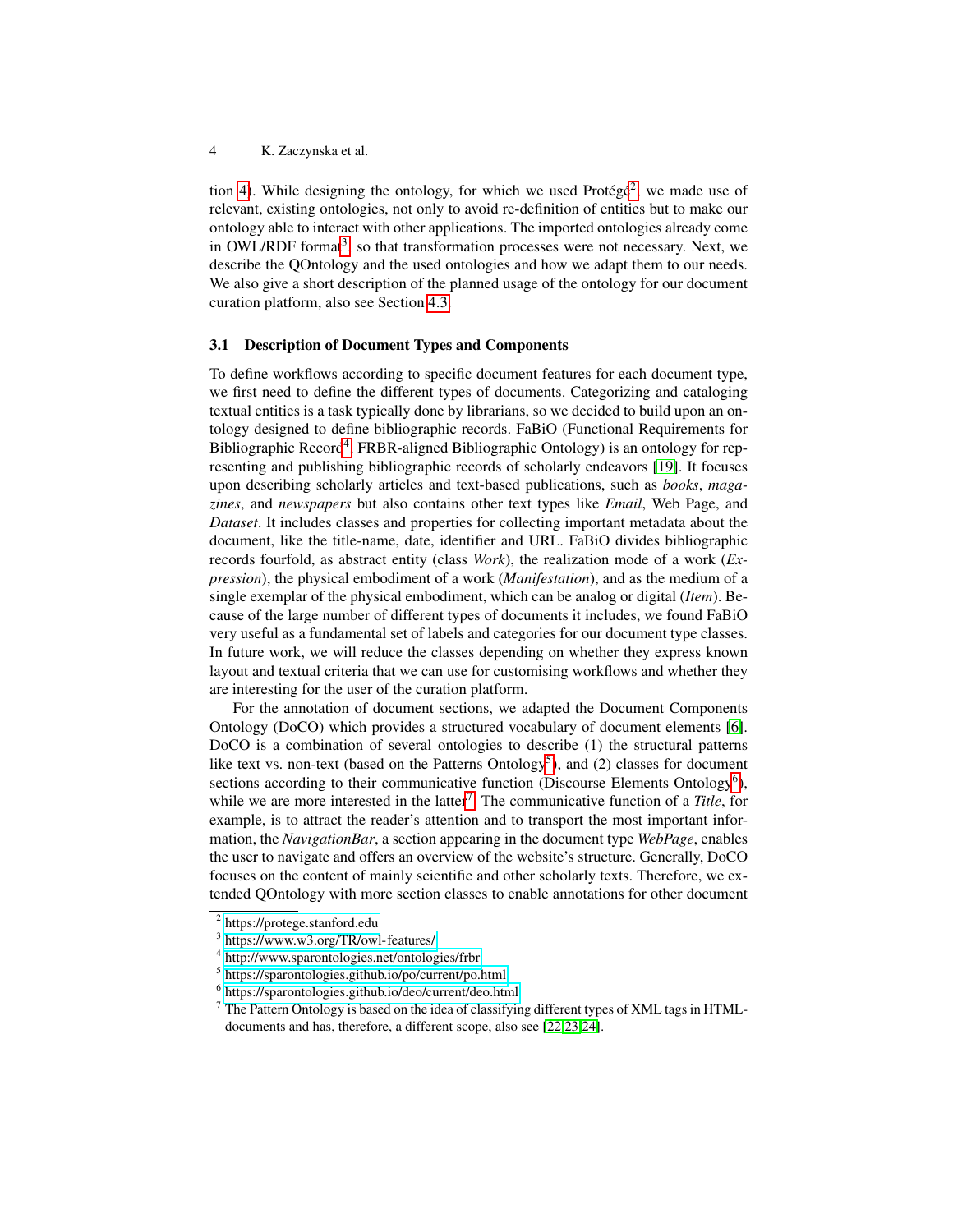types as well. These sections will be used for the Semantic Layout Identification tool in our system (see Section [4.2\)](#page-6-1). We started to link the document type and document component classes by defining which document type can or must contain specific document sections (a news article has a title and at least one paragraph, but not necessarily a footnote; a scientific article hast one abstract, etc.). This is work in progress.

### 3.2 Other Classes

As the ontologies we presented do not provide all classes we deemed important for our document curation requirements, we included the following classes from other re-sources. For the description of web pages, we utilized parts of schema.org<sup>[8](#page-4-0)</sup>, like the class *WebPageElement* including sub-classes for site navigation, sidebar, advertisement, etc. Sometimes it is necessary to not only annotate the document itself but also the different processing stages and tools. An example is a paper document and its scanned version, where it would make sense to record and to annotate both documents as different entities. For this purpose, we included the Provenance Ontology, PROV-O [\[4\]](#page-9-8). PROV-O provides an annotation scheme to distinguish the relationship between two documents and additionally allows to describe the origin, production, modifications and responsible entities.

### 3.3 Using the Ontology in the Content Curation Platform

For computational document processing, various language technology tools exist enabling partial processing and information extraction concerning distinct aspects of a document. From a technical point of view, to build an document curation platform combining these tools, it becomes necessary to use information from previous steps (e. g., document type and language) to control which specific tasks to perform afterwards (e. g., which pipeline to use regarding the characteristics of a document). Similarly, the same metadata can be viewed as of special interest for indexing the documents after processing for later search and retrieval. We use the ontology to provide machine-readable vocabulary and rules which defines the underlying database structure of our platform and triggers the processing workflow. In more detail, the content curation platform will make use of the ontology in four ways:

- 1. It acts as the blueprint for a database schema as a direct mapping of the ontology.
- 2. When a document arrives in the system, this data structure is (semi-)automatically populated based on the incoming metadata of the document and the results of several analysis processes, e. g., language identification or document structure analysis.
- 3. The ontology describes the classes used to classify documents.
- 4. The NLP workflow is dynamically adapted based on the document metadata, i. e., the specific pipeline step to call next is determined by the metadata.

The ontology, which is currently work in progress, will be applied for NLP workflow configuration, as described in Section [4.](#page-5-0)

<span id="page-4-0"></span><sup>8</sup> <https://schema.org>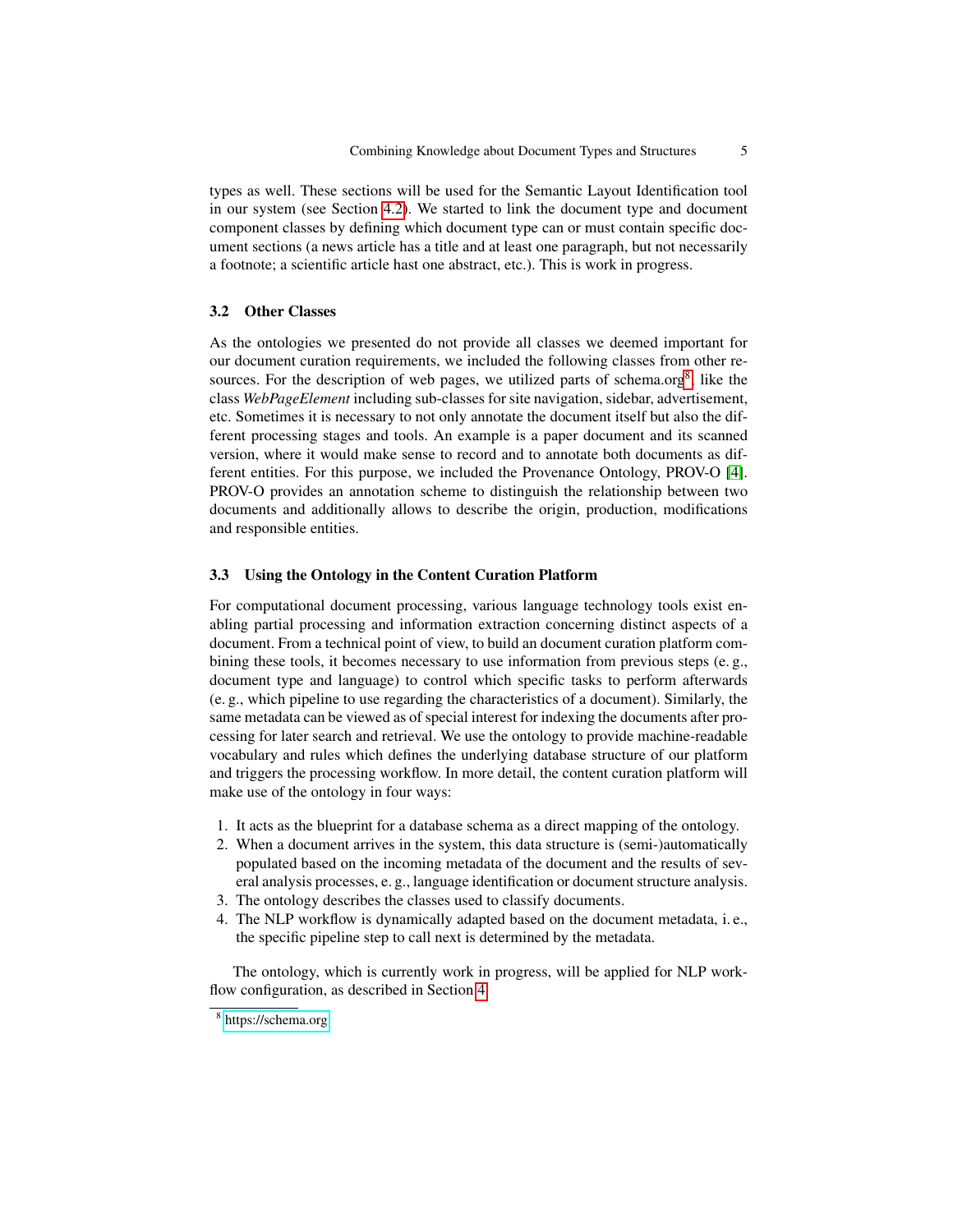### 6 K. Zaczynska et al.

# <span id="page-5-0"></span>4 Adaptive Workflow Manager for Document Processing

The ontology helps to classify incoming documents and to gain metadata in order to trigger particular processing workflows, but this is not enough to define the parameters and procedures for each processing step to be performed on the document. For this, we designed a workflow manager (WM), which is able to execute certain tasks depending on the annotations a document entails. These annotations are continuously updated through the analysis performed by each NLP module, so the WM will adapt its functionality to each modification of the annotations. We can describe the challenge as the metadata-driven combination of different task-specific NLP services. Below we describe the technical details of the WM and give an overview of the workflow components necessary for comprehensive document curation.

#### 4.1 Functionality

The communication between different language technology tools – where the output of one tool serves as input for the following tool – requires interoperability regarding the used vocabulary and annotation format used across the NLP tools. The former is guaranteed by the ontology (Section [3\)](#page-2-0), for the latter, we use an annotation format that enables the flexible orchestration of NLP services, which is based on the NLP Interchange Format (NIF) [\[9\]](#page-9-9). NIF can be serialized in RDF-XML and serves as the communication language between the input and output of the services. Using NIF, we can organize the interoperability of different NLP services in our WM and allow Linked Data compatibility. The architectural and technical details of the WM used for document processing are described in a previous paper [\[16\]](#page-9-0).

The workflow uses a JSON-based language format to define the processing steps for the documents. The WM can adapt the functionality of a workflow previously defined based on the metadata and other information of a document through a set of rules, which are defined manually for each workflow component and are composed of three elements (see Equation [1\)](#page-5-1): the respective property  $(P_s)$ ; the value that the property must have or the condition that it must meet  $(v)$ ; and the action it has to perform  $(a)$ .

$$
R_1 = [P, v, a] \tag{1}
$$

<span id="page-5-1"></span>For example, if we want to define the rules so that the named entity recognition module uses a specific model depending on the document's language, the rules would be:  $ni f$ : language is the property to be analyzed,  $EN/DE$  is the value the property must have, and the modification of model\_name is the targeted action (see Equation [2\)](#page-5-2). Depending on the language of the input document (provided as metadata or annotated by a language identification module), the module will adapt its functionality using a differently trained model.

<span id="page-5-2"></span>
$$
R_{NER}(EN) = [nif : language, EN, model_name = BERT\_EN]
$$
  
\n
$$
R_{NER}(DE) = [nif : language, DE, model_name = BERT\_DE]
$$
\n(2)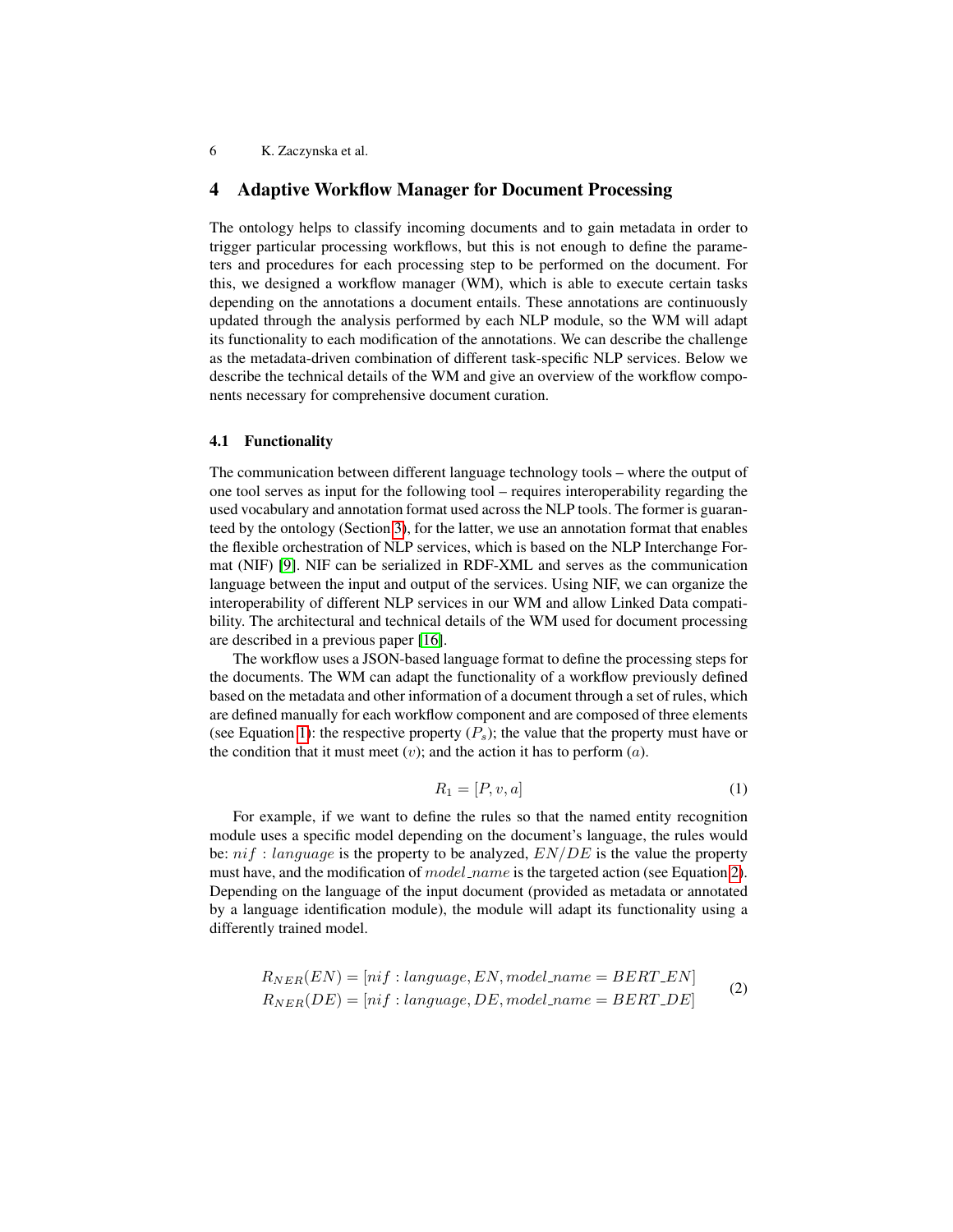### <span id="page-6-1"></span>4.2 Workflow Components

This section describes the components which extract information and metadata about the incoming document the workflow afterwards uses to control and adapt the workflow execution for the following steps. The most important components are as follows.

- Language Identification The language identification service langid [\[13\]](#page-9-10) annotates the document or parts of the document with the property *gont* : *language*.
- Document Type Classification For this task we implement a fine-tuned version of LayoutLM [\[31\]](#page-11-4). We used the RVL-CDIP dataset $9$  for fine-tuning the model on the document type classification task. The model can distinguish 16 discrete document types with an accuracy of 0.84. We will expand the initial experiments so we can classify different document types according to the classes defined in the QOntology  $(gont : documentType).$
- Optical Character and Layout Recognition (OCR, OLR) and Semantic Layout Identification (SLI) If the input document is an image, we need to first perform OCR on the image, which is the automatic conversion of document images (scans, photos, etc.) into machine-readable text. OCR is a complex process, including several steps in addition to character recognition, like preprocessing (image optimization and binarization), layout analysis (recognition and classification of structural features), and eventually post-processing (error correction). We use Tesser- $act<sup>10</sup>$  $act<sup>10</sup>$  $act<sup>10</sup>$  which supports various output formats (plain text, hOCR, PDF, invisible-textonly PDF, TSV). Layout recognition includes text line recognition, text vs. non-text recognition, region segmentation and classification, and document-level structural analysis [\[3\]](#page-9-11). After preprocessing the documents with Tesseract we use GROBID (GeneRation Of BIbliographic Data), which annotates the document sections according to their communicative function, which we call Semantic Layout Identification (SLI) [\[1\]](#page-8-2) [\[12\]](#page-9-12). For future work, the classes for the SLI service will be aligned to the QOntology definition for the document components.

In addition to the fully automatic detection of relevant parameters to drive the workflow, metadata gained from other sources will also be utilized. We distinguish between these sources: (1) automated extraction of metadata through NLP tools (see above); (2) manual input of document metadata by the user; (3) existing metadata that accompany a document; and (4) metadata determined by the input channel (e. g., twitter, webcrawling, user-provided uploads).

### <span id="page-6-0"></span>4.3 Example Workflow for Enhanced Content Curation

The following example workflow extracts metadata and semantic information from a document image (a scientific paper) to drive additional downstream processing tasks.

In the example (Figure [1\)](#page-7-0), the user provides a scientific article in PDF format in English, including a French paragraph (a quotation). The first workflow components aim to enrich the document's metadata by preprocessing the paper and understanding

<span id="page-6-2"></span><sup>9</sup> [https://www.cs.cmu.edu/](https://www.cs.cmu.edu/~aharley/rvl-cdip/)∼aharley/rvl-cdip/

<span id="page-6-3"></span><sup>10</sup> <https://github.com/tesseract-ocr/tesseract>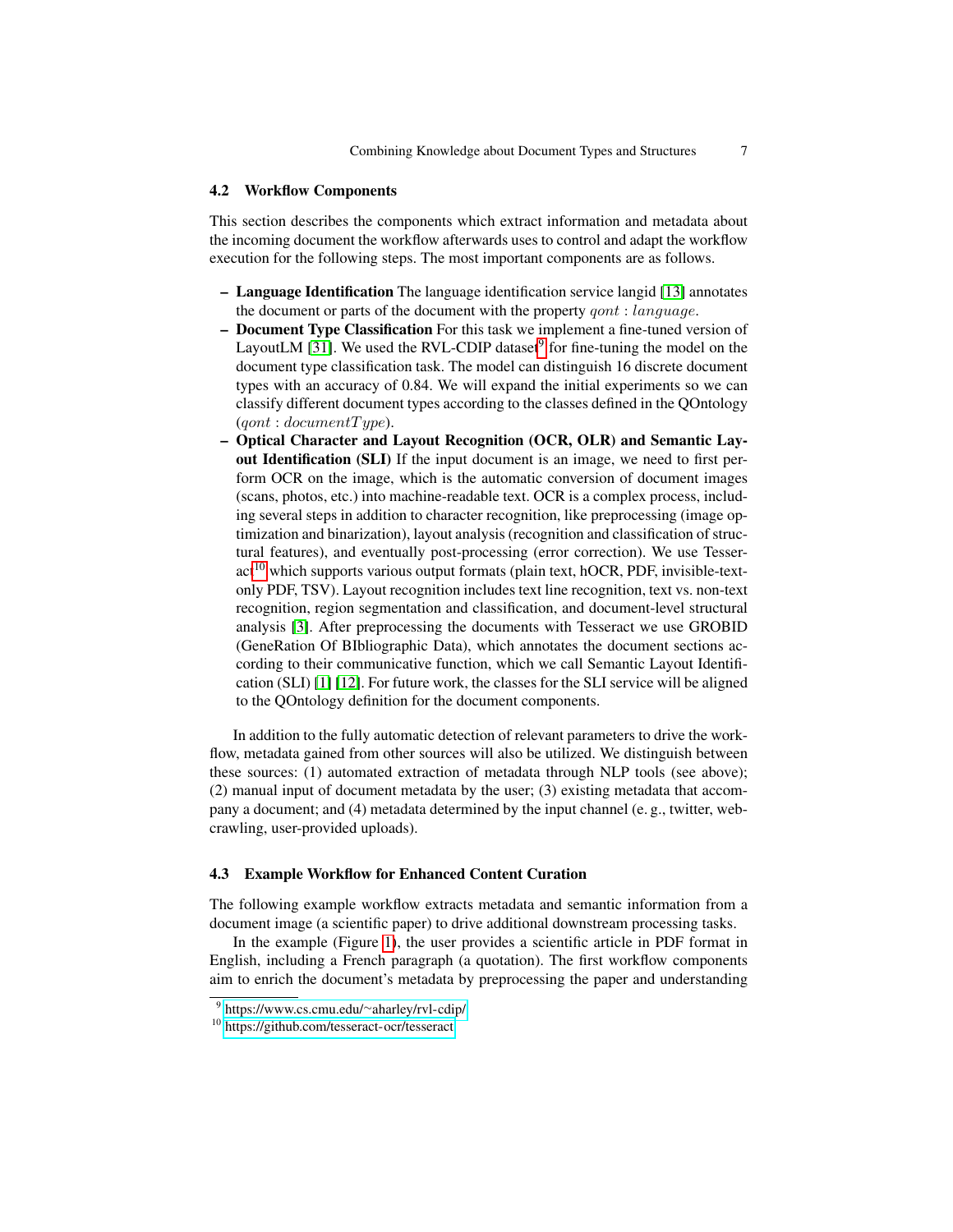#### 8 K. Zaczynska et al.



<span id="page-7-0"></span>Fig. 1. Workflow that extracts document type and target language and branches accordingly

the structure of the text. The OCR and OLR service extracts the text and different parts the document is made up of. The next step is document type classification, which then defines the label set used for the document components classification (SLI step). As mentioned, the document types are defined in the ontology as well as the label sets each document type can contain (see Section [3.1\)](#page-3-6). In this example, we obtain the label *Scientific Paper* and section labels such as, among others, *Abstract*, *Introduction* and *RelatedWork* will be used for annotation. Once the document's sections are determined, the language identification module will then assign a language to each section. Because there is a quotation identified as French, a machine translation service can translate this piece of content into English; another possibility would be to define dedicated pipelines for each sections in another languages.

After the first processing steps, the WM is now able to channel the document into a pipeline adapted to the document type *Scientific Article* for the language *English*. Understanding the characteristics of scientific papers and their internal structures can be utilized to weight the importance of different sections for each task in the following steps. If we want to obtain a summary of the document, the WM now can simply extract the section marked in the previous SLI step as *Abstract*, because the abstract is a summary of a paper. Claims are a fundamental unit of scientific discourse, therefore the next step in our workflow is claim extraction. Claims often appear in the *Abstract* or *Introduction*. The model could be instructed to only search for claims in these sections or focus on them, which could improve the overall results. The same applies to the extraction of URLs. In the last step, we make use of the fact that language models are mainly trained in a task-specific (for NER, topic detection, etc.) but also language- and domain-specific way. Based on the metadata, the workflow manager can automatically choose an optimized language model for the input document, which is in this case an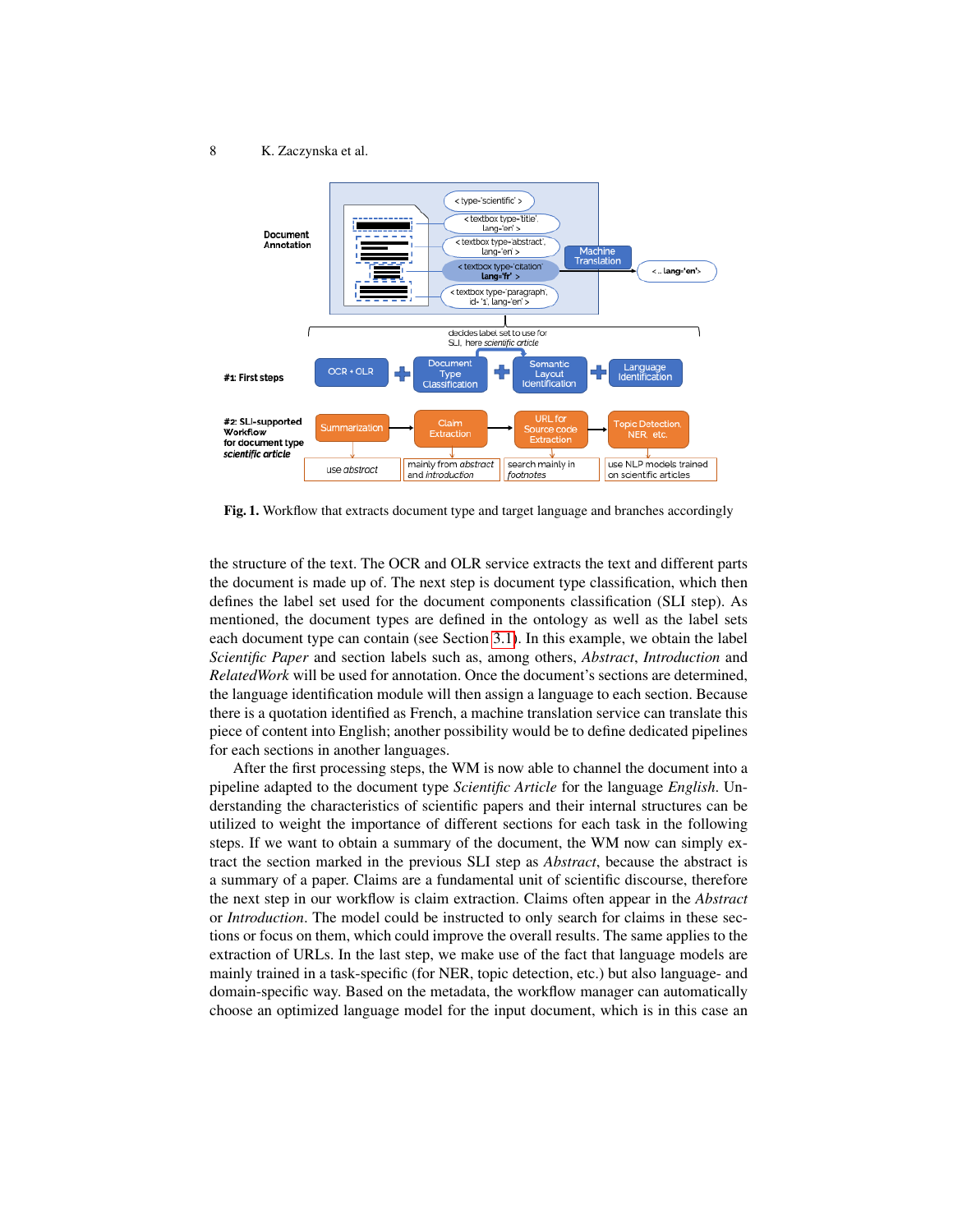English language model trained on scientific documents for topic detection. An alternative workflow could foresee processing documents from the legal domain, e. g., case reports. NLP services like time extraction, named entity recognition for legal entities, legal argumentation extraction etc. can also be included in such a workflow for this class of documents [\[27](#page-11-5)[,17\]](#page-9-13).

# <span id="page-8-1"></span>5 Conclusion

In this paper, we describe our concept of a document processing and curation platform, which uses not only textual features but information about different document types and semantic annotation of text regions in documents. We present the first version and concept of the QOntology that will provide a structured vocabulary for the annotation of document features and to provide these features to the feature-driven processing workflow manager (WM). We describe the functionality of the WM and illustrate our concept with an example workflow for a document curation pipeline adapting to the extracted features of the incoming document but there is still a lack of tools and data sets that support the semantic annotation of document regions for other document types than scientific articles. We are currently also exploring the feasibility of distributed processing workflows that include components made available on multiple platforms [\[26\]](#page-10-7). For the annotation of semantic regions in documents, an exchange with scholars from humanities could be beneficial because they are the most familiar ones regarding the documents and their internal logical structure [\[7\]](#page-9-14). The Discourse Elements Ontology also reveals its focus on scientific articles. That is why we extended the QOntology with more classes to enable possible annotations for other text genres. Another idea for future work is to make use of the more general ontology for the Penn Discourse Treebank (PDTB) which strives to model discourse structures, particularly coherence relations between abstract entities in the text [\[21\]](#page-10-8).

# Acknowledgments

The research presented in this paper is funded by the German Federal Ministry of Education and Research (BMBF) through the project QURATOR [\(http://qurator.ai\)](http://qurator.ai) (Unternehmen Region, Wachstumskern, grant no. 03WKDA1A).

### References

- <span id="page-8-2"></span>1. Grobid.<https://github.com/kermitt2/grobid> (2008–2021)
- <span id="page-8-0"></span>2. Aksenov, D., Moreno-Schneider, J., Bourgonje, P., Schwarzenberg, R., Hennig, L., Rehm, G.: Abstractive Text Summarization based on Language Model Conditioning and Locality Modeling. In: Calzolari, N., Bechet, F., Blache, P., Cieri, C., Choukri, K., Declerck, T., Isa- ´ hara, H., Maegaard, B., Mariani, J., Moreno, A., Odijk, J., Piperidis, S. (eds.) Proceedings of the 12th Language Resources and Evaluation Conference (LREC 2020). pp. 6682–6691. European Language Resources Association (ELRA), Marseille, France (2020)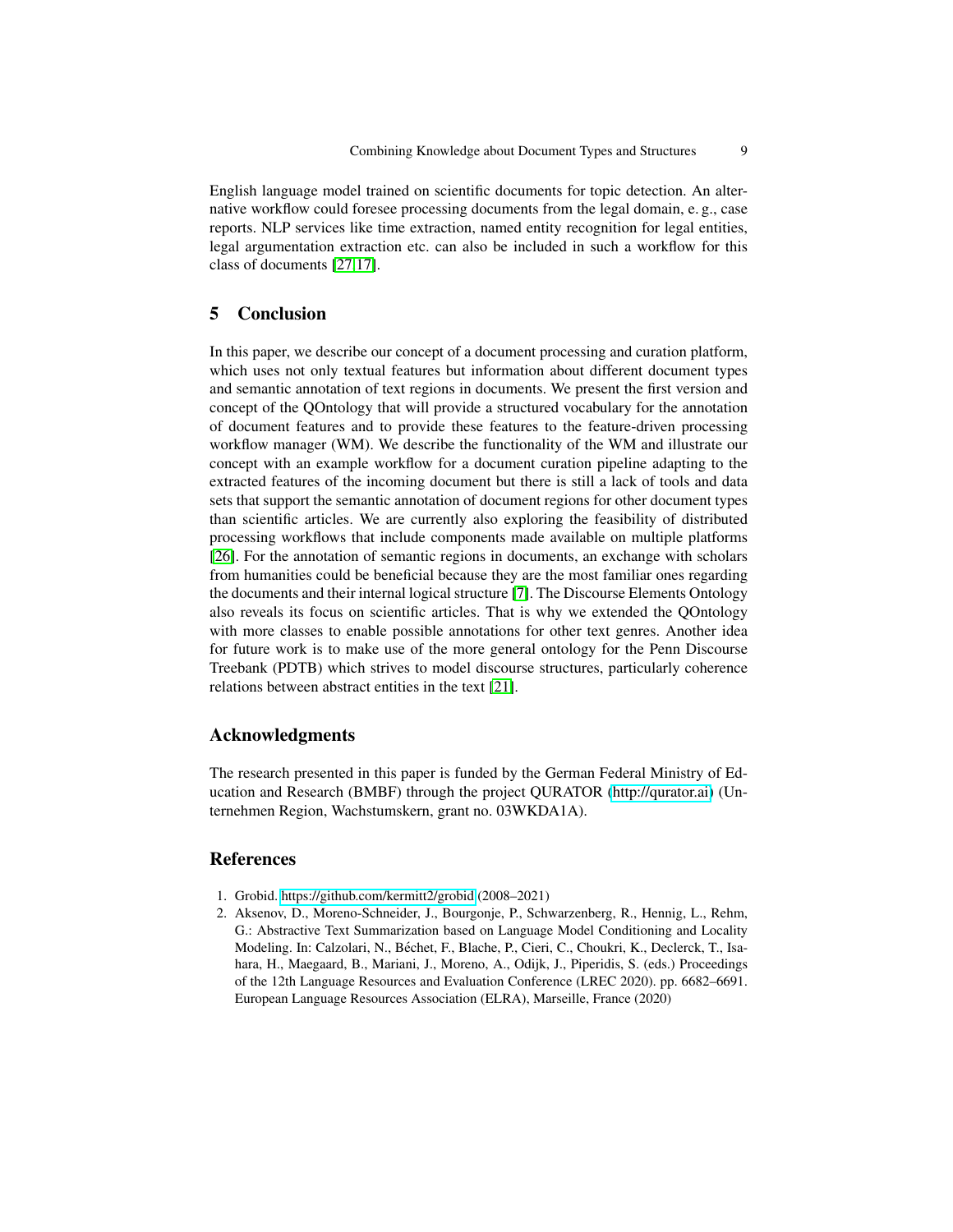- 10 K. Zaczynska et al.
- <span id="page-9-11"></span>3. Baierer, K., Boenig, M., Engl, E., Neudecker, C., Altenhoner, R., Geyken, A., Mangei, ¨ J., Stotzka, R., Dengel, A., Jenckel, M., Gehrke, A., Puppe, F., Weil, S., Sachunsky, R., Schiffer, L.K., Janicki, M., Heyer, G., Fink, F., Schulz, K.U., Weichselbaumer, N., Limbach, S., Seuret, M., Dong, R., Burghardt, M., Christlein, V., Doan, T.H.A., Dogan, Z.M., Panzer, J.H., Schima-Voigt, K., Wieder, P.: OCR-D kompakt: Ergebnisse und Stand der Forschung in der Forderinitiative. BIBLIOTHEK – Forschung und Praxis (2020). ¨ <https://doi.org/http://dx.doi.org/10.18452/21548>
- <span id="page-9-8"></span>4. Belhajjame, K., Cheney, J., Corsar, D., Garijo, D., Soiland-Reyes, S., Zednik, S., Zhao, J.: PROV-O: The PROV Ontology. Tech. rep. (2012),<http://www.w3.org/TR/prov-o/>
- <span id="page-9-2"></span>5. Biber, D.: Variation across Speech and Writing. Cambridge University Press (1988). <https://doi.org/10.1017/CBO9780511621024>
- <span id="page-9-7"></span>6. Constantin, A., Peroni, S., Pettifer, S., Shotton, D., Vitali, F.: The Document Components Ontology (DoCO). Semantic Web 7(2), 167–181 (2016).<https://doi.org/10.3233/SW-150177>
- <span id="page-9-14"></span>7. Engl, E., Baierer, K., Boenig, M., Hartmann, V., Neudecker, C.: Volltexte – die Zukunft alter Drucke:. o-bib. Das offene Bibliotheksjournal / Herausgeber VDB 7(2), 1–4 (2020). [https://doi.org/10.5282/o-bib/5600,](https://doi.org/10.5282/o-bib/5600) [https://www.o-bib.de/article/view/5600,](https://www.o-bib.de/article/view/5600) number: 2
- <span id="page-9-3"></span>8. Grishman, R., Sundheim, B.: Message Understanding Conference-6: A Brief History. In: Proceedings of the 16th Conference on Computational Linguistics - Volume 1. p. 466–471. COLING '96, Association for Computational Linguistics, USA (1996). [https://doi.org/10.3115/992628.992709, https://doi.org/10.3115/992628.992709](https://doi.org/10.3115/992628.992709)
- <span id="page-9-9"></span>9. Hellmann, S., Lehmann, J., Auer, S., Brümmer, M.: Integrating NLP Using Linked Data. In: Alani, H., Kagal, L., Fokoue, A., Groth, P., Biemann, C., Parreira, J.X., Aroyo, L., Noy, N., Welty, C., Janowicz, K. (eds.) The Semantic Web – ISWC 2013. pp. 98–113. Springer, Berlin, Heidelberg (2013)
- <span id="page-9-1"></span>10. Lee, D.: Genres, Registers, Text Types, Domains, and Styles: Clarifying the Concepts and Navigating a Path through the BNC Jungle. Language Learning and Technology 5 (01 2002)
- <span id="page-9-6"></span>11. Li, M., Xu, Y., Cui, L., Huang, S., Wei, F., Li, Z., Zhou, M.: DocBank: A Benchmark Dataset for Document Layout Analysis. CoRR abs/2006.01038 (2020), [https://arxiv.org/abs/2006.](https://arxiv.org/abs/2006.01038) [01038](https://arxiv.org/abs/2006.01038)
- <span id="page-9-12"></span>12. Lopez, P., Romary, L.: GROBID - Information Extraction from Scientific Publications. ERCIM News 2015(100) (2015), [https://ercim-news.ercim.eu/en100/r-i/](https://ercim-news.ercim.eu/en100/r-i/grobid-information-extraction-from-scientific-publications) [grobid-information-extraction-from-scientific-publications](https://ercim-news.ercim.eu/en100/r-i/grobid-information-extraction-from-scientific-publications)
- <span id="page-9-10"></span>13. Lui, M., Baldwin, T.: langid.py: An Off-the-shelf Language Identification Tool. In: Proceedings of the ACL 2012 System Demonstrations. pp. 25–30. Association for Computational Linguistics, Jeju Island, Korea (2012),<https://www.aclweb.org/anthology/P12-3005>
- <span id="page-9-5"></span>14. Malmasi, S., Sandor, N., Hosomura, N., Goldberg, M., Skentzos, S., Turchin, A.: Canary: An NLP Platform for Clinicians and Researchers. Applied Clinical Informatics 8, 447–453 (05 2017).<https://doi.org/10.4338/ACI-2017-01-IE-0018>
- <span id="page-9-4"></span>15. Maynard, D., Tablan, V., Ursu, C., Cunningham, H., Wilks, Y.: Named Entity Recognition from Diverse Text Types. In: Proceedings of the Recent Advances in Natural Language Processing 2001 Conference. pp. 257–274. Tzigov Chark, Bulgaria (2001), [http://gate.ac.uk/](http://gate.ac.uk/sale/ranlp2001/maynard-etal.pdf) [sale/ranlp2001/maynard-etal.pdf](http://gate.ac.uk/sale/ranlp2001/maynard-etal.pdf)
- <span id="page-9-0"></span>16. Moreno-Schneider, J., Bourgonje, P., Kintzel, F., Rehm, G.: A Workflow Manager for Complex NLP and Content Curation Pipelines. In: Rehm, G., Bontcheva, K., Choukri, K., Hajic, J., Piperidis, S., Vasiljevs, A. (eds.) Proceedings of the 1st International Workshop on Language Technology Platforms (IWLTP 2020, co-located with LREC 2020). pp. 73–80. Marseille, France (2020), 16 May 2020
- <span id="page-9-13"></span>17. Moreno-Schneider, J., Rehm, G., Montiel-Ponsoda, E., Rodriguez-Doncel, V., Revenko, A., Karampatakis, S., Khvalchik, M., Sageder, C., Gracia, J., Maganza, F.: Orchestrating NLP Services for the Legal Domain. In: Calzolari, N., Bechet, F., Blache, P., Cieri, C., Choukri, K., ´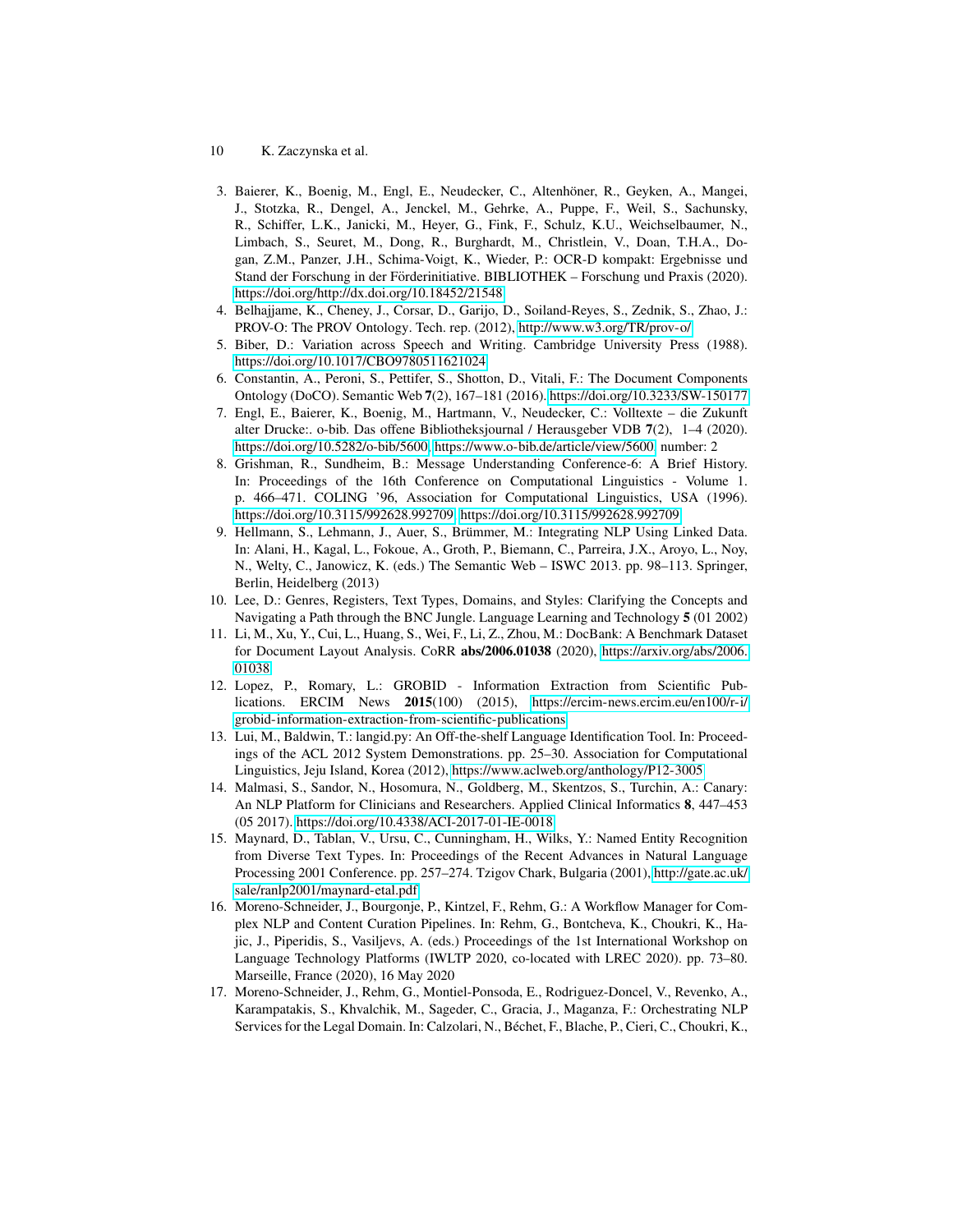Declerck, T., Isahara, H., Maegaard, B., Mariani, J., Moreno, A., Odijk, J., Piperidis, S. (eds.) Proceedings of the 12th Language Resources and Evaluation Conference (LREC 2020). pp. 2325–2333. European Language Resources Association (ELRA), Marseille, France (2020)

- <span id="page-10-1"></span>18. Neudecker, C., Baierer, K., Federbusch, M., Boenig, M., Würzner, K.M., Hartmann, V., Herrmann, E.: OCR-D: An end-to-end open source OCR framework for historical printed documents. In: Proceedings of the 3rd International Conference on Digital Access to Textual Cultural Heritage (DATeCH2019). pp. 53–58. ACM, New York (2019). [https://doi.org/10.1145/3322905.3322917,](https://doi.org/10.1145/3322905.3322917) 46.12.02; LK 01
- <span id="page-10-3"></span>19. Peroni, S., Shotton, D.: FaBiO and CiTO: Ontologies for describing bibliographic resources and citations. Journal of Web Semantics 17, 33 – 43 (2012). [https://doi.org/https://doi.org/10.1016/j.websem.2012.08.001,](https://doi.org/https://doi.org/10.1016/j.websem.2012.08.001) [http://www.sciencedirect.](http://www.sciencedirect.com/science/article/pii/S1570826812000790) [com/science/article/pii/S1570826812000790](http://www.sciencedirect.com/science/article/pii/S1570826812000790)
- <span id="page-10-2"></span>20. Pletschacher, S., Antonacopoulos, A.: The PAGE (Page Analysis and Ground-Truth Elements) Format Framework. In: 2010 20th International Conference on Pattern Recognition. pp. 257–260 (2010).<https://doi.org/10.1109/ICPR.2010.72>
- <span id="page-10-8"></span>21. Prasad, R., Webber, B., Lee, A.: Discourse annotation in the PDTB: The next generation. In: Proceedings 14th Joint ACL - ISO Workshop on Interoperable Semantic Annotation. pp. 87–97. Association for Computational Linguistics, Santa Fe, New Mexico, USA (Aug 2018), <https://www.aclweb.org/anthology/W18-4710>
- <span id="page-10-4"></span>22. Rehm, G.: Towards Automatic Web Genre Identification – A Corpus-Based Approach in the Domain of Academia by Example of the Academic's Personal Homepage. In: Sprague, R. (ed.) Proceedings of the 35th Hawaii International Conference on System Sciences (HICSS-35). pp. 1143–1152. IEEE Computer Society, Big Island, Hawaii (1 2002)
- <span id="page-10-5"></span>23. Rehm, G.: Hypertextsorten: Definition – Struktur – Klassifikation. Ph.D. thesis, Institut für Germanistik, Fachgebiet Angewandte Sprachwissenschaft und Computerlinguistik, JustusLiebig-Universität Gießen (2005), [http://geb.uni-giessen.de/geb/volltexte/2006/2688/,](http://geb.uni-giessen.de/geb/volltexte/2006/2688/) thesis submitted on 16 August 2005 and defended on 23 January 2006.
- <span id="page-10-6"></span>24. Rehm, G.: Hypertext Types and Markup Languages – The Relationship Between HTML and Web Genres. In: Metzing, D., Witt, A. (eds.) Linguistic Modelling of Information and Markup Languages. Contributions to Language Technology, pp. 143–164. Springer, Dordrecht, Heidelberg, London, New York (2010)
- <span id="page-10-0"></span>25. Rehm, G., Bourgonje, P., Hegele, S., Kintzel, F., Schneider, J.M., Ostendorff, M., Zaczynska, K., Berger, A., Grill, S., Räuchle, S., Rauenbusch, J., Rutenburg, L., Schmidt, A., Wild, M., Hoffmann, H., Fink, J., Schulz, S., Seva, J., Quantz, J., Bottger, J., Matthey, J., Fricke, R., ¨ Thomsen, J., Paschke, A., Qundus, J.A., Hoppe, T., Karam, N., Weichhardt, F., Fillies, C., Neudecker, C., Gerber, M., Labusch, K., Rezanezhad, V., Schaefer, R., Zellhofer, D., Siewert, ¨ D., Bunk, P., Pintscher, L., Aleynikova, E., Heine, F.: QURATOR: Innovative Technologies for Content and Data Curation. In: Paschke, A., Neudecker, C., Rehm, G., Qundus, J.A., Pintscher, L. (eds.) Proceedings of QURATOR 2020 – The conference for intelligent content solutions. Berlin, Germany (2020), cEUR Workshop Proceedings, Volume 2535. 20/21 January 2020
- <span id="page-10-7"></span>26. Rehm, G., Galanis, D., Labropoulou, P., Piperidis, S., Welß, M., Usbeck, R., Kohler, J., ¨ Deligiannis, M., Gkirtzou, K., Fischer, J., Chiarcos, C., Feldhus, N., Moreno-Schneider, J., Kintzel, F., Montiel, E., Doncel, V.R., McCrae, J.P., Laqua, D., Theile, I.P., Dittmar, C., Bontcheva, K., Roberts, I., Vasiljevs, A., Lagzdiņš, A.: Towards an Interoperable Ecosystem of AI and LT Platforms: A Roadmap for the Implementation of Different Levels of Interoperability. In: Rehm, G., Bontcheva, K., Choukri, K., Hajic, J., Piperidis, S., Vasiljevs, A. (eds.) Proceedings of the 1st International Workshop on Language Technology Platforms (IWLTP 2020, co-located with LREC 2020). pp. 96–107. Marseille, France (2020), 16 May 2020